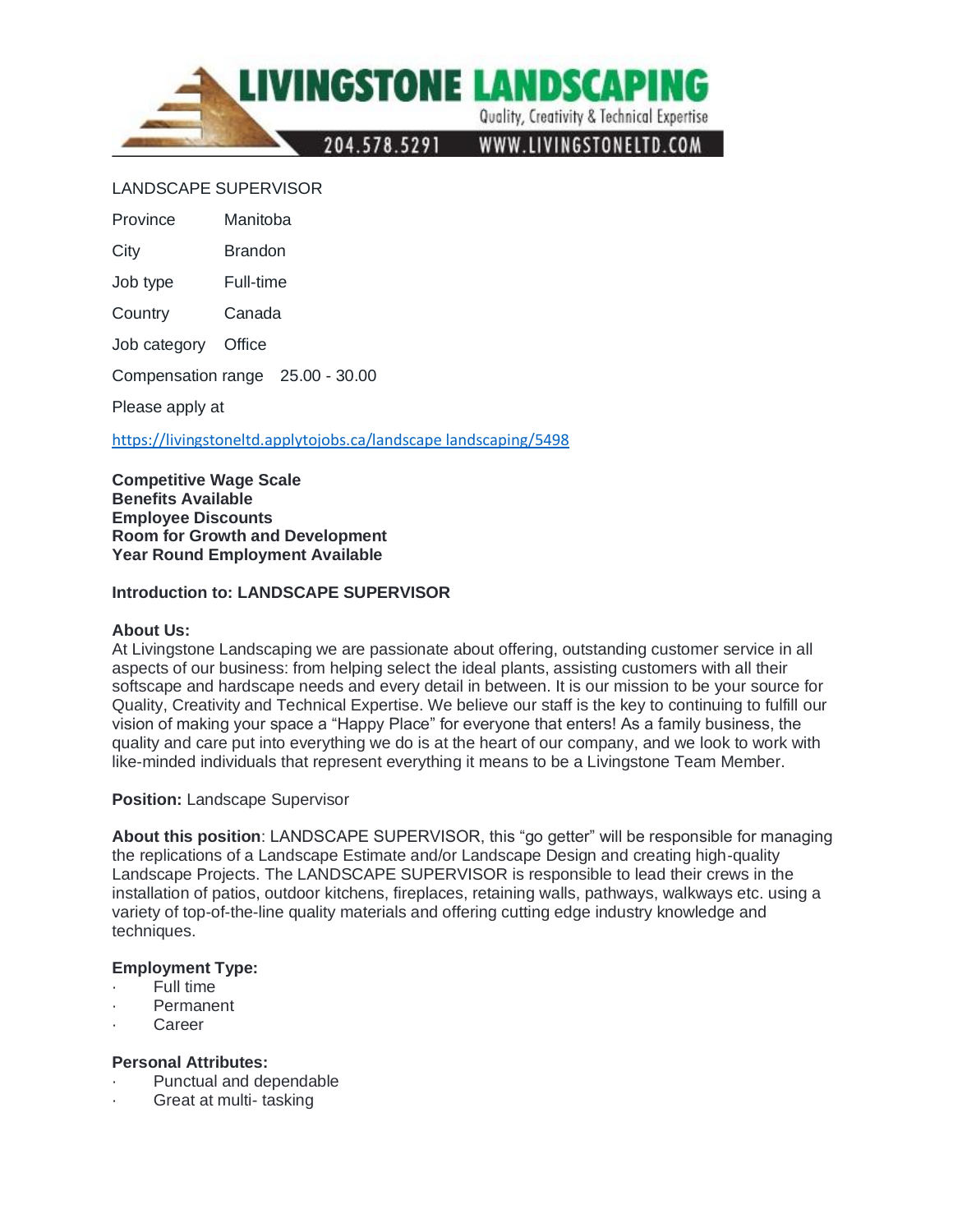

- Ability to prioritize tasks
- Strong communication skills
- Great leader
- Attention to detail
- Ability to delegate appropriately

#### **Qualifications:**

- Class 5 Drivers license, class 3F with Air an asset
- Experience Hauling a trailer an asset
- Advanced knowledge of construction
- Ability to read blueprints
- Previous ICPI Training a considerable asset

#### **Working Conditions:**

The working environment of Landscape Supervisor includes:

- Direct sunlight
- Indirect sunlight
- High humidity
- Hot and cold temperatures
- Wind
- Rain
- **Snow**

#### **Benefits:**

- Staff discounts
- Benefits after 3 months
- Employee appreciation events
- Access to company vehicle
- Growth and development opportunities

*Livingstone Landscaping is proud to be an equal opportunity employer committed to diversity and*  inclusion. Livingstone provides accommodations for persons with disabilities throughout the *recruitment process.*

*We thank you for your interest in obtaining employment with our organization; however, only those candidates selected for interviews will be contacted.*

#### **Official Job Description**

#### **Responsibilities and Duties:**

- Supervise and manage a 2–3-member team to ensure safety and efficiency on each project.
- Operation of a variety of landscape construction equipment such as: Skid Loader, Small Track Machine, Partner Saw/Grinder, Compactor, Laser Level, Compact Mini-Excavator
- Drive tracks and haul trailers to work sites.
- Maintain detailed records for projects and monitor work quality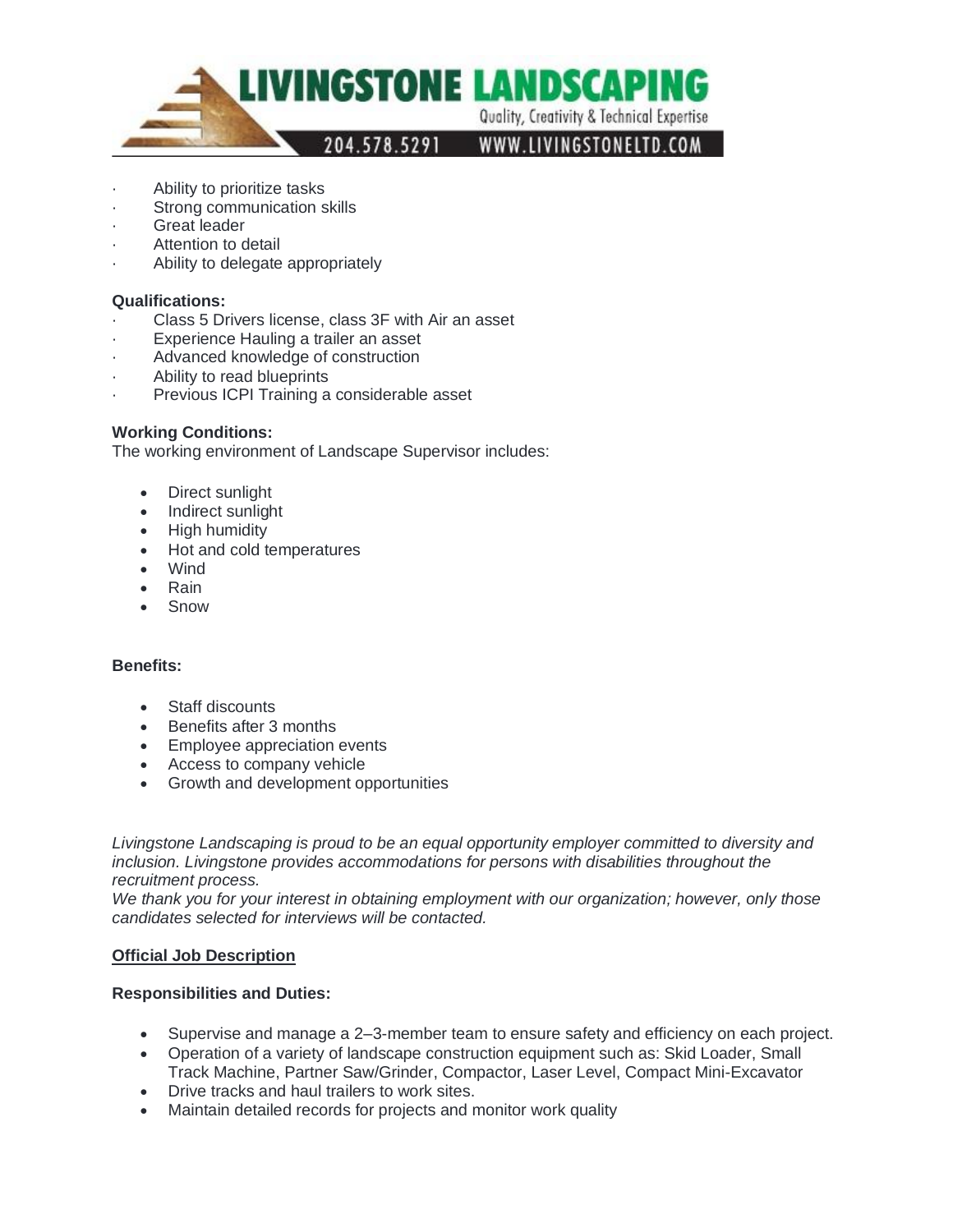

- Installing sod, dirt, plants (Softscape) and patios, walls, decks (Hardscape)
- Provide training for employee
- Cutting and measuring of job materials
- Maintain a clean and safe work environment at all times
- Track progress and complete daily logs/tracking as require to ensure timely install of projects
- Communicate with Landscape Project Manager on job progress and manage project timelines
- Communicate with Project Manager on required equipment and materials for job
- Receive calls for crew members attendance and coordinate transportation to work sites when required.
- Attend weekly meetings
- Work with management to create procedures and improve efficiencies for Landscape Project installation.
- Ensure safe work practices and procedures are followed; always setting a good example
- Perform snow duties in the off-season
- Continued education to further knowledge and skills

# **Experience and Qualifications:**

- Requires a minimum of 5 years' experience in a landscaping field, with a minimum of 3 years extensive experiences as a LANDSCAPE SUPERVISOR or Lead Hand
- A valid Class 5 driver's license and a clean driving record; A Class 3F w/ Air a considerable asset
- Experience hauling a trailer & capable of operating a diverse range of equipment
- Math is required to set grades, calculate slope, quantify and estimate materials
- Ability to follow company Safety Procedures and recognize Job Hazards and lead others to do the same
- Motivated individual who is detail orientated with ability to prioritize and multi-task
- Must be available for seasonal long hours (Saturdays may be included), work outdoor in all elements; Punctual and dependable
- Strong understanding of leadership skills including excellent communication and motivation abilities
- Ability to maintain effective working relationships
- Ability to read and understand landscape blueprints and strong understanding of landscape construction timelines

# **Education and/ or Experience:**

- Must be experienced in interlocking stone, various masonry work, concrete work, retaining walls, planting trees/shrubs, and laying sod
- Math required to set grades, calculate slope, quantify, and estimate materials
- Experience with documenting productivity and completing required paperwork
- Experience leading a team through a project to completion
- Certification through University of Manitoba, Red River College etc. will be considered an asset
- ICPI certification is a considerable asset